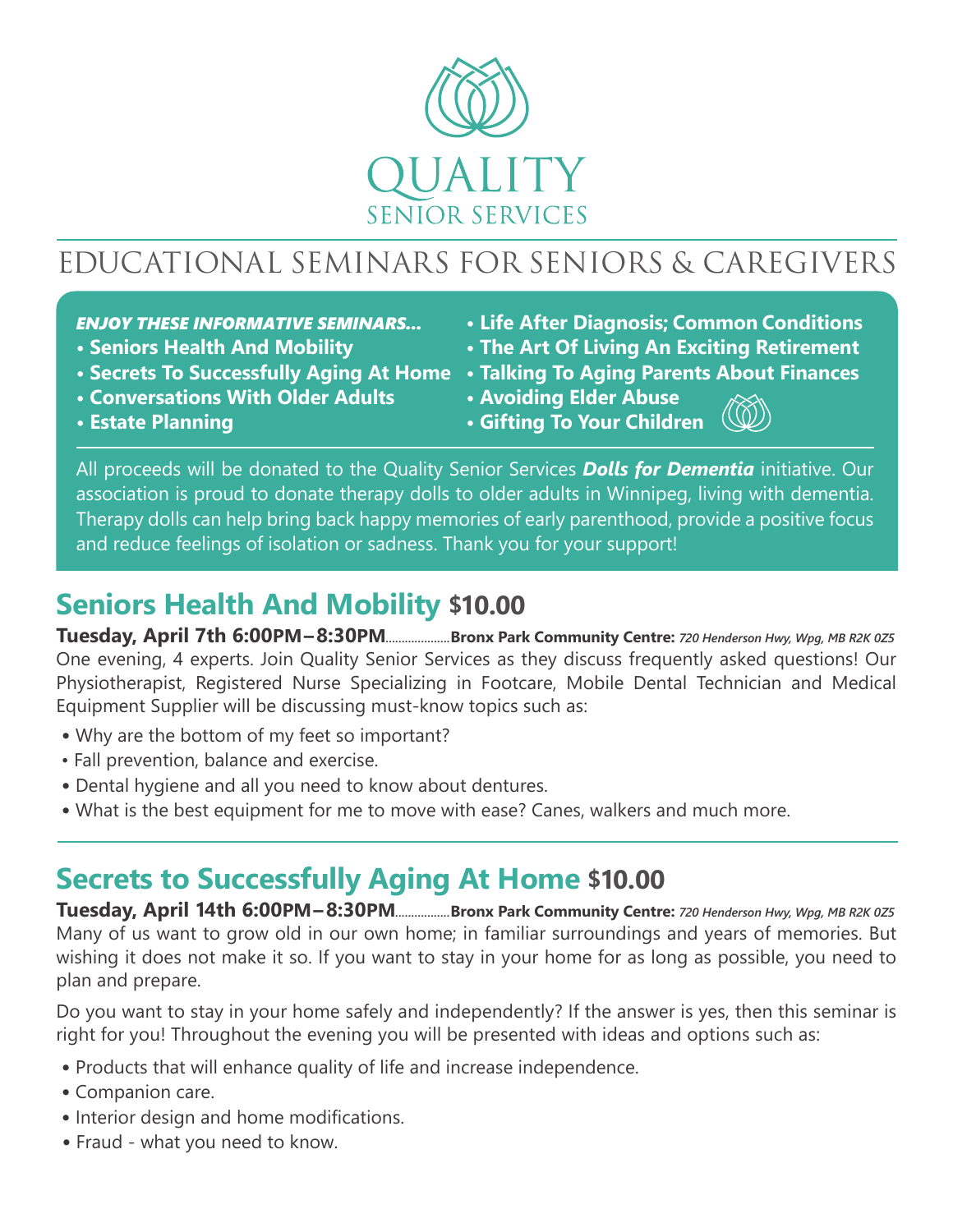#### **Conversations with Older Adults \$10.00**

**Tuesday, April 21st 6:00PM – 8:30PM***.................***Bronx Park Community Centre:** *720 Henderson Hwy, Wpg, MB R2K 0Z5* Caring for an older adult requires discussing sensitive topics. You may feel uncomfortable or tempted to avoid addressing some of these sensitive subjects, but in this seminar you will learn how to start the conversation and bridge the gap between what is now and what will soon be. Our group of professionals will cover frequently asked questions regarding:

- **•** Real estate: preparing to sell.
- **•** Finances: RDSP, RRSP, RRIF.
- **•** Sensitive communication tips driving, power of attorney, end of life directives, will.

## **Estate Planning \$10.00**

**Tuesday, April 28th 6:00PM–8:30PM***....................***Bronx Park Community Centre:** *720 Henderson Hwy, Wpg, MB R2K 0Z5* Unfortunately, too many of us pass away without leaving a Will or other instructions to our loved ones that can speak for us when we no longer can; this can cause hardship and stress for friends and family at an already difficult time. In this seminar we will be discussing the importance of making final plans, how to deal with complex family dynamics and tax implications of your RRSP, RRIF, cottage, TFSA and home.

Only two things are guaranteed in life; death and taxes. Join us and start planning to minimize the tax grab on your estate and giving the most thoughtful gift to your family – direction.

#### **Life After Diagnosis; Common Conditions \$10.00**

**Tuesday, May 5th 6:00PM–8:30PM***.......................***Bronx Park Community Centre:** *720 Henderson Hwy, Wpg, MB R2K 0Z5* Join in an evening discussion about life-changing conditions such as stroke, Parkinson's disease and dementia. This seminar is intended for family members and companions of older adults experiencing these changes. The discussion will be guided by specialists who will speak to issues related to life after diagnosis including common topics such as:

- **•** Speech and communication.
- **•** What home care can do for your family.
- Tax credits and benefits available.
- How the new reality can affect your relationships.

Together we will create a vibrant evening with opportunities for questions and solutions.

### **The Art of Living An Exciting Retirement \$10.00**

**Tuesday May 12th 6:00PM – 8:30PM***..............***Bronx Park Community Centre:** *720 Henderson Hwy, Wpg, MB R2K 0Z5* Do you have big plans for your retirement but aren't sure how to get them done? Join us for an evening discussing your home – should I stay until they drag me out, or look at renting or downsizing? How do I ensure my home is keeping up with my needs? Our real estate expert and interior designer will walk you through great options to make your home work for you!

You've heard about CPP, OAS, TFSA, life insurance and even home equity – learn how these could help you live an exciting retirement! Optimize your retirement income!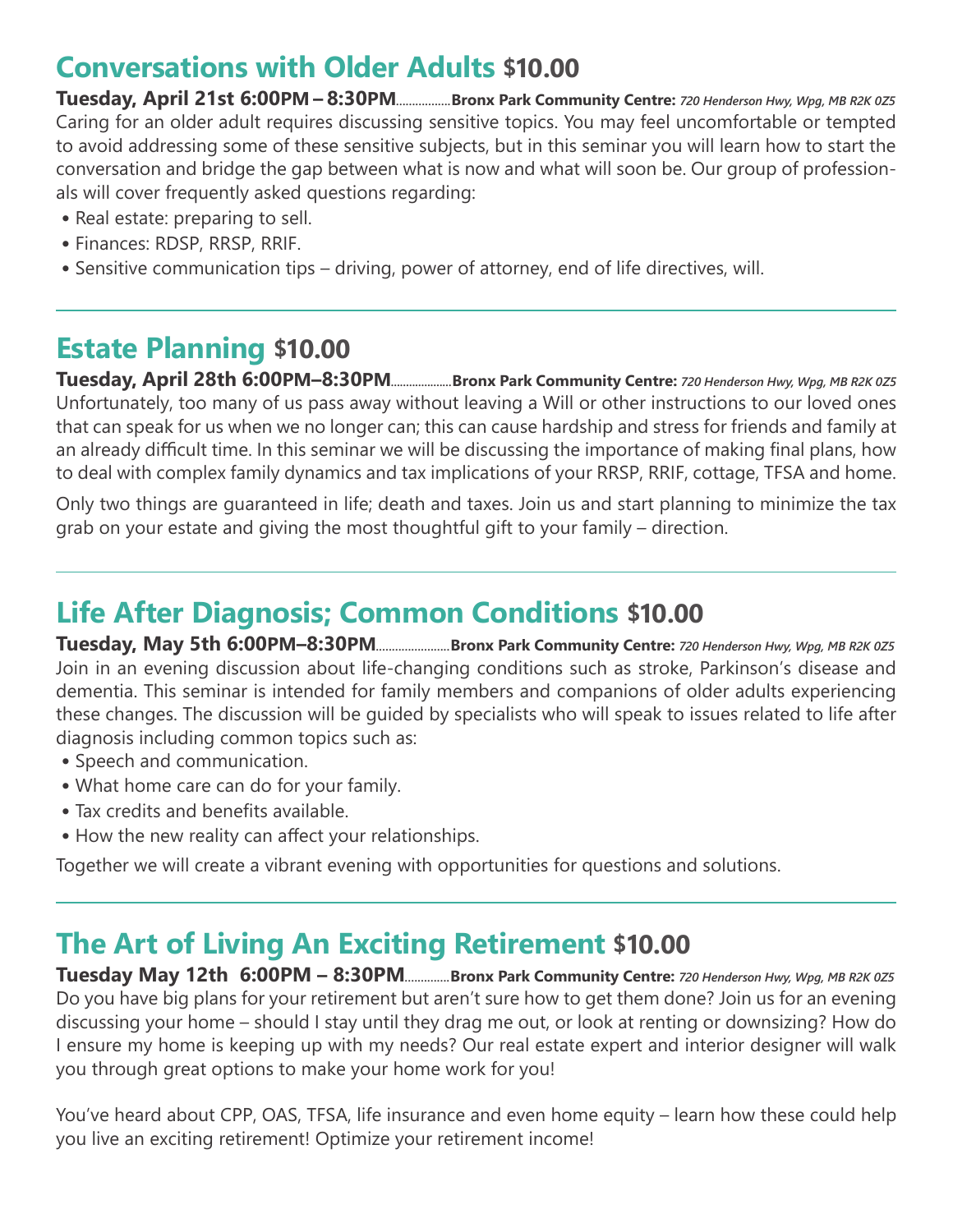### **Talking To Aging Parents About Finances \$10.00**

**Tuesday May 19th 6:00PM–8:30PM***....................***Bronx Park Community Centre:** *720 Henderson Hwy, Wpg, MB R2K 0Z5* There is a good chance that many adult children will have to get involved with their parents' financial lives as they age. Yet, the majority of adult children have not had detailed conversations with their parents about their finances. Quality Senior Services is hosting an evening focused on finances and how to ensure this essential conversation is had before a crisis. You will hear from our Financial Advisor, Licensed Insolvency Trustee, Lawyer, Real Estate Expert and Disability Tax Credit Advisor.

Did you Know:

- **•** 40% of seniors have at least one disability and can apply for the Disability Tax Credit.
- **•** The Manitoba Primary Caregiver Tax Credit can be claimed by your spouse, family member or even a friend.
- **•** Selling your principle residence helps smooth the transition to a more carefree and organized retirement.
- It is possible for people of all ages to get into financial trouble, and retirees are no exception.
- **•** It is essential to have a Power of Attorney, Will and Health Care Directive in place.

#### **Avoiding Elder Abuse \$10.00**

**Tuesday May 26th 6:00PM–8:30PM***....................***Bronx Park Community Centre:** *720 Henderson Hwy, Wpg, MB R2K 0Z5* With the aging population in Canada, the importance of protecting vulnerable persons continues to grow. This includes a strong focus on identifying and dealing with potential financial exploitation and diminished capacity among clients.

Elder abuse is a disturbing reality in today's society. Learn what elder abuse is, how to recognize the warning signs and how to be supportive and safe.

Getting older isn't for the faint of heart! CAN DO is an action plan to take steps which will maintain your emotional health while you're aging. Elder abuse doesn't have to happen to you!

### **Gifting to Your Children \$10.00**

**Tuesday June 2nd, 6:00PM–8:30PM***...................***Bronx Park Community Centre:** *720 Henderson Hwy, Wpg, MB R2K 0Z5* Although gifting to your children may seem simple and straightforward, it can be difficult and overwhelming! (How do we gift our family cabin?!) Many families have complex dynamics and parents often struggle with determining what is 'fair' and if 'fair is equal'.

Parents of adult children are now evaluating the best way to gift and if holding on to their wealth until they are gone is the best option. 'Giving while living' without jeopardizing your retirement, can be fulfilling, helpful and financially beneficial.

In this seminar, scenarios and solutions will be debated and discussed by professionals to help you:

- **•** Empower your children through strategic gifting.
- **•** Avoid misunderstandings and disputes with proper documentation.
- **•** Understand the tax and legal implications of taxable gifts and loans.

\*Audience: recent retirees and older adults.